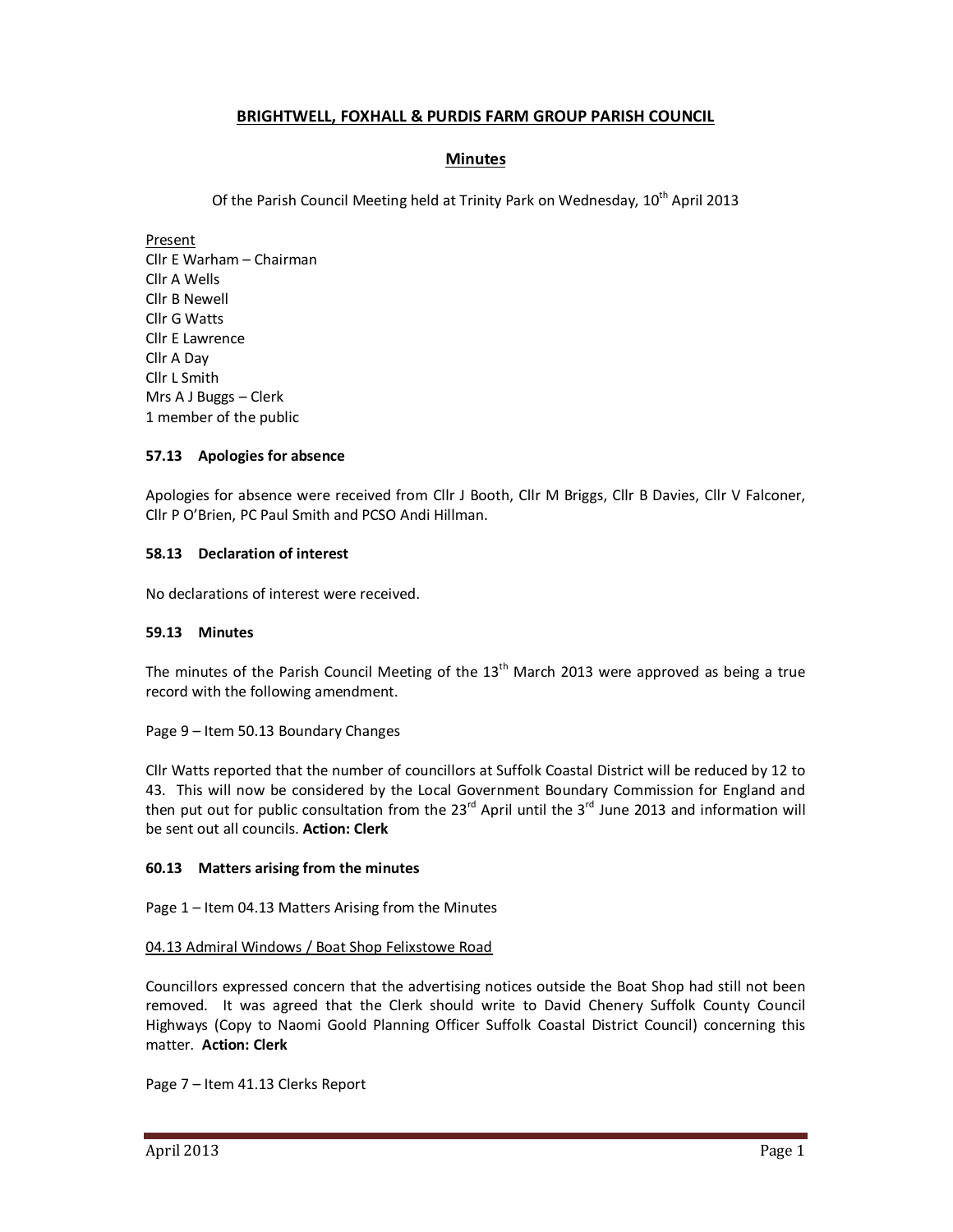### Club House, Former Civil Service Sports Ground, Straight Road, Foxhall

The Clerk reported that she had again written to Daniel Kinsman Environmental Health Officer Suffolk Coastal District Council as it had been reported that children were playing on the site. Daniel Kinsman has replied saying that he shares the Parish Council's concern about the premises and that he had met with PC Paul Smith and PCSO Andi Hillman to discuss. As a result of the email from the Parish Council he has again spoken to the owners of the premises and said that he needed action to be taken if not he would be serving notice and organising the work to be undertaken by SCDC. If the work is not commenced very soon he will begin the process of the Council formally conducting the necessary works given the state of the buildings and continuing reports of young people accessing the site. It was agreed that the Clerk should continue to liaise with Daniel and the police to ensure an early resolution to this problem. **Action: Clerk** 

### Page 9 – 52.13 Future Plans for Parish

Cllr Wells queried Cllr Newell's comment that Martlesham is now with Waldringfield and Newbourne which means it is now separated form Brightwell, Foxhall & Purdis Farm. Cllr Newell confirmed that this related to planning considerations.

### **The meeting was adjourned to receive reports from:**

• Suffolk Police – PC Paul Smith – written report.

#### Brightwell

No crimes reported for this period.

#### Foxhall

7<sup>th</sup> April 2013 – Woodhouse Lane – Overnight unknown offenders have entered a livery yard and forced the locks to gain entry to outbuildings. Once inside, they have stolen various power tools. Enquiries on going.

#### Sainsbury's Crimes

8 offences of theft from shop – 7 detected and 1 undetected.

 $29<sup>th</sup>$  March 2013 – Home Base – Overnight entry has been gained to the compound of the store by forcing the service yard fencing. Once inside the offenders have removed approximately 50 metal trolleys. Enquiries on going.

#### Purdis Farm

No crimes reported for this period.

• Cllr P O'Brien – Suffolk Coastal District Council / Suffolk County Council – written report.

#### Suffolk County Council Annual Report 2013

We are all aware that the economic situation is serious and so local government, along with everyone else, has to take tough, but necessary decisions, in order to deliver services. We have made efficiency savings in reorganisation, the way in which we deliver services and, most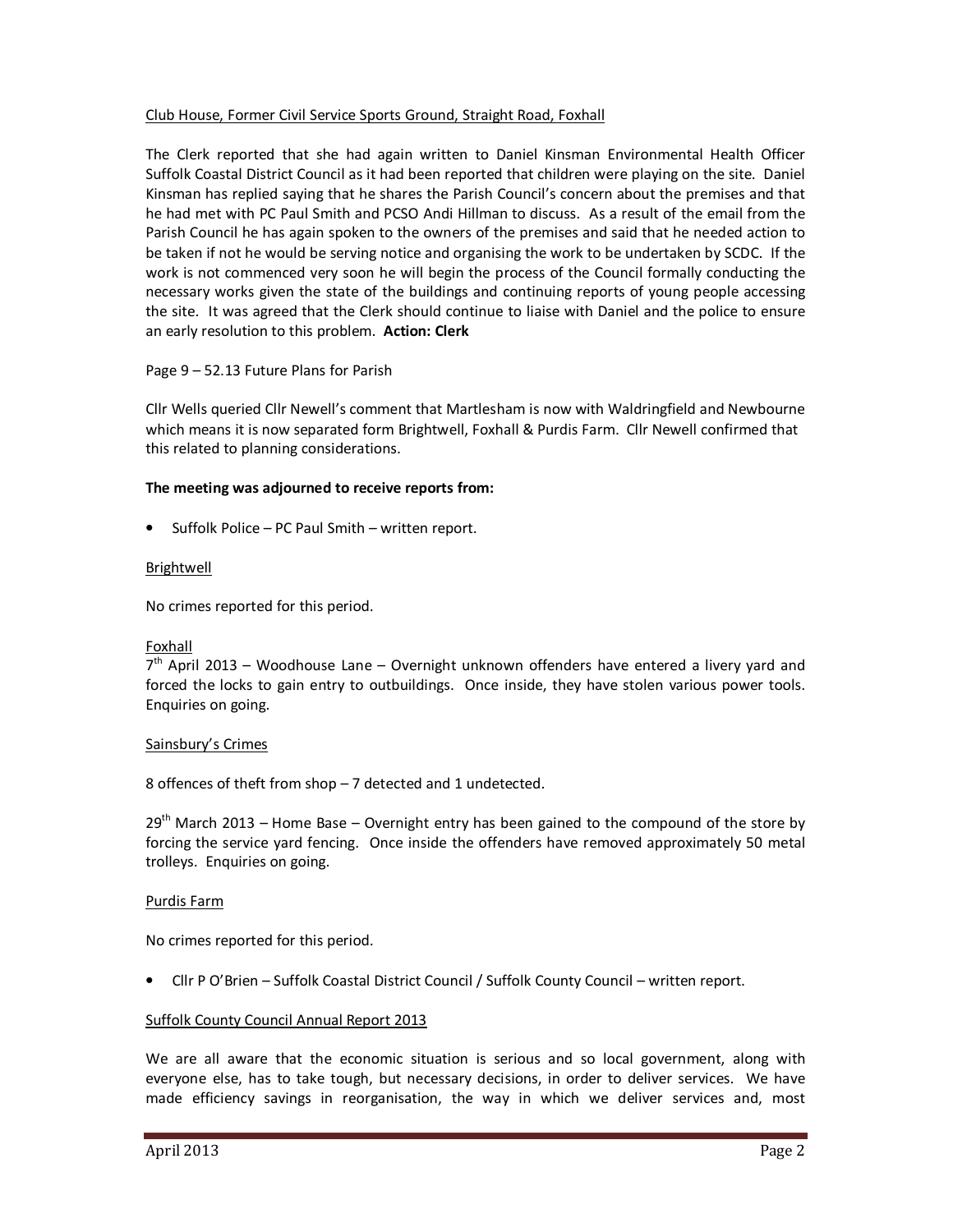importantly, by working with other authorities. Government grants have reduced, and will continue to do so, thus changes to the way services are delivered is inevitable. More services will be provided by outside bodies but with the council remaining in the background to ensure ease of transfer and stability. However, despite the above Suffolk CC is wedded to growth and opportunity within the county, as you will see later in my report.

There will be no increase in council tax this year. This is the third consecutive year that the county council has frozen its share of council tax.

Alongside the freeze in council tax, the council voted through a budget for the next 12 months that will achieve savings of £25million – the second part of a plan to save £50million over two years. The savings will be achieved by reducing management and back office costs, cutting bureaucracy and working in new, innovative and more efficient ways.

During this year's budget debate Mark Bee, Leader of SCC, announced that the number one Conservative pledge at the forthcoming county elections would be a four year freeze in council tax.

Responsibility for the day to day running of the county's library series was transferred to Industrial and Provident Society (IPS) at the beginning of august last year. All Suffolk's 44 libraries, mobile, school and prison library services now come under the direct control of the IPS – a first in the country – which works in partnership with local library groups to support and expand the service.

Schools in the Haverhill and Lowestoft area, that were in the first phase of the move from 3 to 2 tier under the Schools Organisation Review, have shown early signs of improvement (in writing 12%, maths 6%) as shown in the SATS results. In its drive to lift educational standards SCC have launched 'Raising the Bar' an ambitious project involving secondary school head teachers, colleges and business leaders, who aim to raise the attainment and employability of young people in Suffolk. At present, there are 1,600 young people aged between 16 and 18 who are not involved in any form of education, training or work, while over 4,000 18-24 year olds are unemployed. Meanwhile new and emerging industries are creating a demand for new technical skills, on top of a strong foundation of academic achievement. Therefore, it is timely that 'Raising the Bar' will aim to develop a collective understanding of the key priorities for Suffolk's youth.

Proposals developed with Care UK will see SCCs existing 16 council run residential homes replaced by ten new homes benefiting from the latest in design and technology and with the opportunity to increase the number of specialist dementia beds. (The 16 existing council run homes were built up to 50 years ago, and the cost to the county council of bringing these up to modern standards would simply be prohibitive.)

The county council has been working with borough, district councils and local businesses to produce the Suffolk Growth Strategy a strategy designed to create an environment in which the private sector can develop economic growth and jobs within a detailed delivery timetable. At the same time, a new, official 'Invest in Suffolk' website was launched – an easily accessible site for businesses looking to invest in the county – www.investinsuffolk.com. A New 'Inward Investment Service' – made up of a team of professionals to provide a single point of contact for investors has been announced.

At a special meeting of the cabinet in September, it was stated that the county council would be working in partnership with BT to deliver the Better Broadband for Suffolk programme. By 2015, 9 out of 10 Suffolk properties will be connected to fibre-based broadband, with speeds of at least 10Mbps.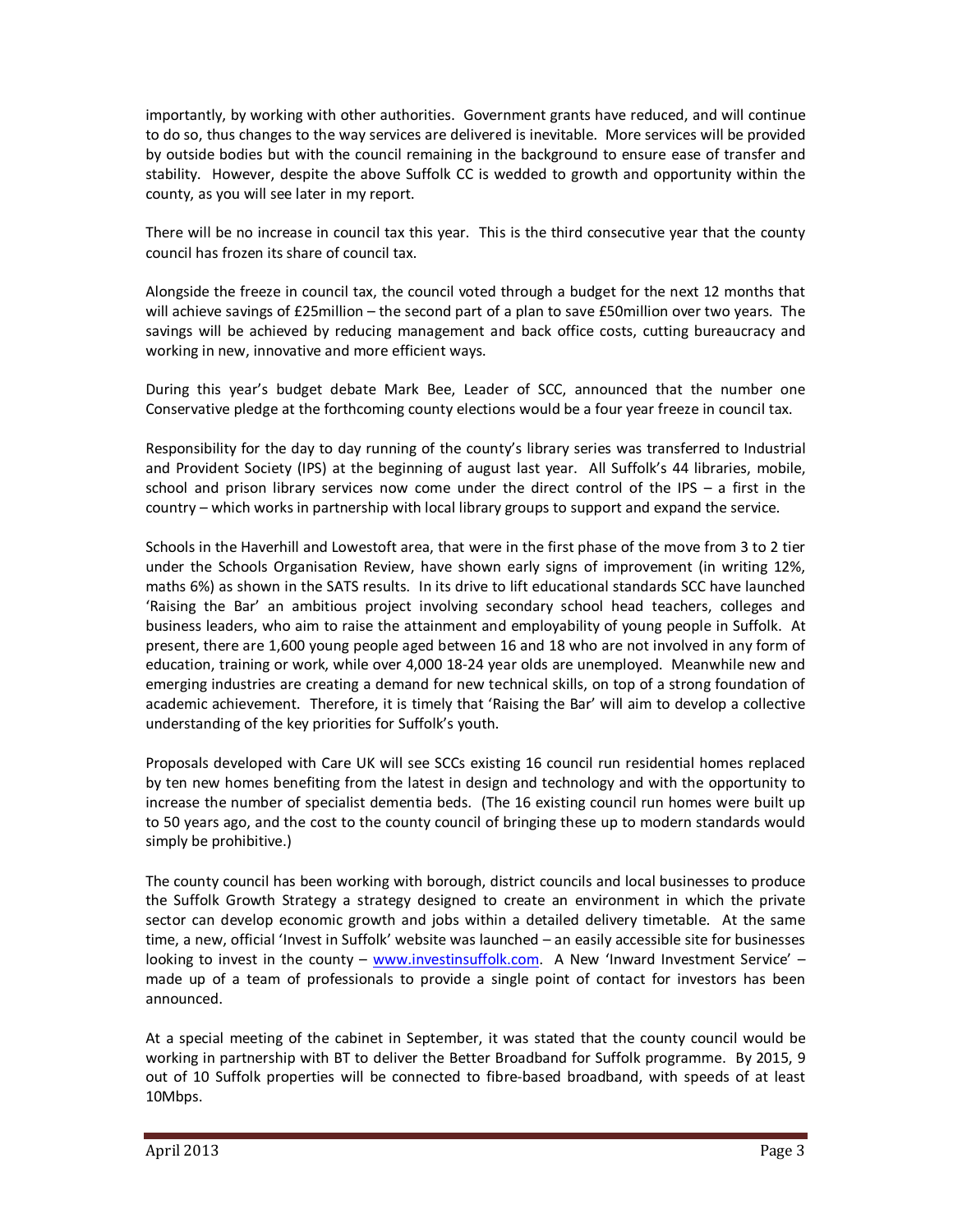In May last year, the official construction of an energy-from-waste facility for Suffolk began. The site will open in December 2014, diverting 252,000 tonnes of waste a year from environmentally damaging landfill sites. The waste will be used to create enough electricity for 30,000 homes.

In September I was elected Chairman of the Police and Crime Scrutiny Panel. It comprises of 7 district councillors, 4 county councillors and 2 independent members. Our remit is to challenge and support the Police and Crime commissioner, Tim Passmore. Process, governance and rules and regulations inevitably required our early scrutiny. However, we have commented on the draft Police and Crime Plan, which sets out the objectives and priorities for the Commissioner, the precept and agreed the appointment of the new Chief Constable, Douglas Paxton.

I have spent my local budget on such projects as grit bins, Christmas lights, jubilee mugs, tree felling, tree planting, tree survey, solar panels, soakaways, loo refurbishment, village hall heating system.

I am standing for re-election in the forthcoming county elections on the  $2^{nd}$  May.

#### Suffolk Coastal District Council Annual Report 2013

As stated in my SCC report, all local authorities have to find savings because of the decrease in government grant and the financial situation. SCDC is no exception. SCDC must save £1m this year and this will. Be achieved by change and innovation. Working ever closer with Waveney Council has produced savings for the 2 councils of £7m. There will be no increase in council tax.

A review of the boundaries for district council wards is underway. At present there are wide variations in the number of voters that councillors represent, the work councillors do and meetings they attend. These have reduced eg I am a member of one committee, The Audit Committee. At Full Council it was agreed that the number of councillors be reduced from 55 to 43. The Boundary Commission will be conducting the review.

For the past 6 years, it seems longer, I and many others have objected to the LDF, the Core Strategy for Suffolk Coastal in relation to the building of 2,000 houses at Adastral Park. I have presented my arguments in letter form and spoken at public meetings and hearings. We now appear to be entering the final phase of the Core Strategy; in January public hearings, by a government planning inspector, were held. The result of the hearings, a document, Main Modifications to the Pre-Submission of SC Core Strategy, is out for consultation until  $5<sup>th</sup>$  April. I have responded to this document and the parish council has a copy. However, SCDC has stated that there will be a review in 2015 to consider Issues and Options as there is expectation that SCDC may have to consider another 3,000 houses by 2027.

All households have received a copy of SCDC Coastline publication that gives up to date information on the council's business.

• Cllr V Falconer – Suffolk Coastal District Council – written report.

The years do fly by and here we are again ending yet another yet. Over the year I have tried to keep up to date with various things that have been doing on.

As mentioned in previous years, the latest edition of Coastline which came out last month, details most of Suffolk Coastal highlights. A copy of this should have gone to every home in the District. Pages 6 and 7 highlight some of the Council's achievements.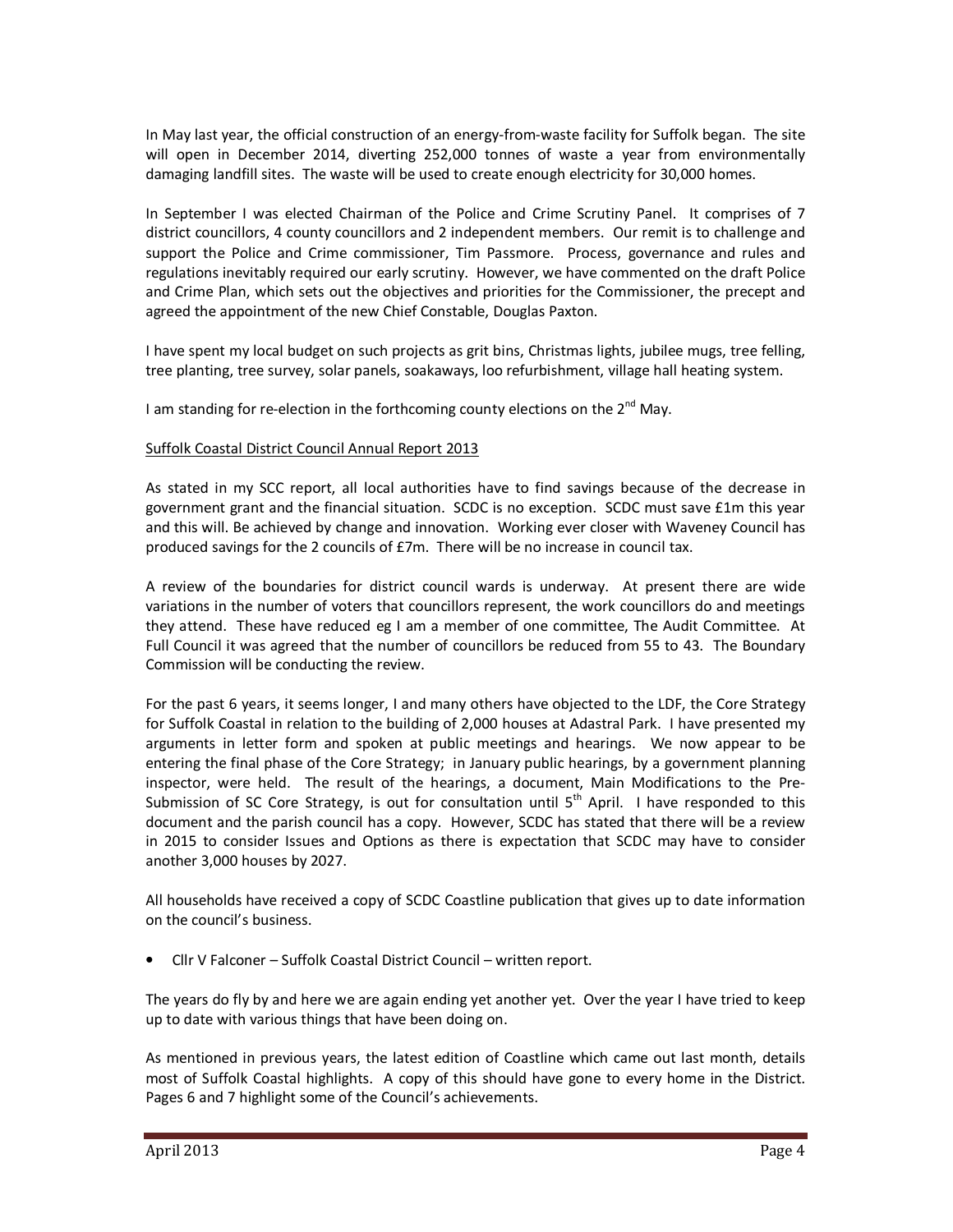### The Nacton Ward

Here in Suffolk Coastal we still enjoy a relatively safe, peaceful and relaxed lifestyle and despite all the doom and gloom that is going on. I hope and believe that will continue for a long time to come. The Ward has kept me extremely busy with Planning Applications for everything from extensions, numerous new builds, wind turbines, solar panel farms to discussions with future applicants for large developments at Trinity Park 300 dwellings, Purdis Farm 25 dwellings and the former Amberfield site 25 dwellings.

In addition, one has been keeping an ear and eye open for future development on the outskirts of the Ward that will possibly impact on this area – at present most of these are on the outskirts of Felixstowe – Innocence Farm – 200 acres with possible huge container depot with railway terminal. Tescos development at Walton, another large convenience food store proposed along with improvements to Felixstowe Station and development of the Mushroom Farm at Trimley St Martin for 66 dwellings. A huge amount of our greenfield land is fast vanishing.

### Review of the Planning Services

In 2010, 13 recommendations on how the Planning Service could be improved took place and in November 2012 it was resolved that the Head of Planning Mr Ridley, be asked to provide further progress on these 13 recommendations taking into account Development Management, Building Control and the Planning Support Teams of both SC and Waveney. This he duly did but the wonderful new IT facility – Idox Uniform system – which is being operated by Waveney DC, who is a market leader in its field, is still not up and running due to various delays. The system will enable everyone to view all the Planning Applications, letters, maps, etc. Hopefully this will start in June/July this year.

## General – Suffolk Coastal

The Government has reduced the Council's spending power by  $£1,025,000$  or 7% however –

- 1. For the  $3^{rd}$  year, SC is freezing its Council Tax.
- 2. Suffolk Coastal local economy is the biggest in Suffolk and its growth means the Council will get more Government money to support local projects.
- 3. Vital coastal defence works costing over £10 million in Felixstowe has been completed as well as defence work at Thorpeness.
- 4. The pioneering partnership (which I have mentioned many many times) means that Waveney DC and Suffolk Coastal new business plan services will be more efficient and value for money. This partnership working has driven down the costs of the two councils by over £7 million.
- 5. SC are working hard with EDF and SCC to ensure that if Sizewell C is built, jobs are maximised and there will be benefits to the communities.
- 6. The Felixstowe South Seafront development costing £20 million started last summer and will see not only new homes but leisure and more car parking facilities.
- 7. In this District we have one of country's highest recycling rates. 58.2% of household waste in recycled or composted. Since July 2012, 92 tonnes of textiles have been collected through the kerbside service.
- 8. It is estimated that income from the New Homes Bonus could produce £750,000 in the next financial year. This is based on the number of new homes built and existing ones brought back into use.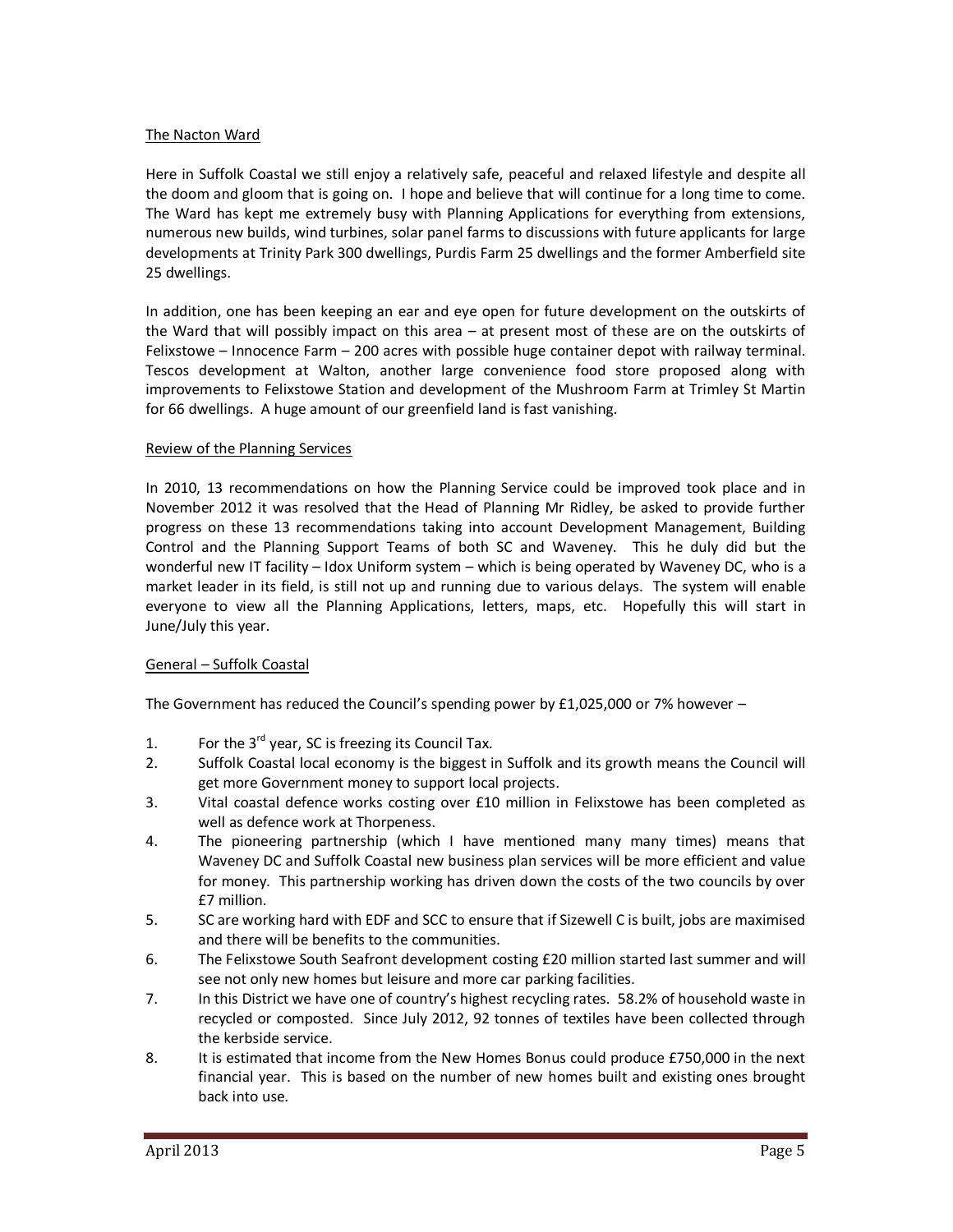- 9. Income from the business rates retention scheme will be in the region of £2 million. Money from these last two however, cannot be relied on in future years but it will allow SC to finance some new initiatives in the run-up to 2015.
- 10. Cleanliness of and repair of Public Conveniences has fulfilled 95% of its target.
- 11. Over the last few years many staff have left or been made redundant and the head count is now 319 of which 295 are full time workers. One can understand the reasons behind the possible office move in the next three years to a more eco friendly and fit for purpose building.

### Reduction in District Council Members

As mentioned at the next election we will be voting for less councillors – at present there are 55 in Suffolk Coastal – Suffolk Coastal have made a recommendation to the Boundary Commission for 43 members and the Boundary Commission will make its final decision for this District in July 2014.

### Apprentices

Suffolk Coastal/Waveney last year started an apprentice scheme – at present there are 8 working for both councils in a range of teams from HR to IT. The successful applicants will be supported to gain a Level 2 Business Administration or Customer Service apprenticeship. Permanent jobs are not guaranteed but their training and experience does improve their prospects and they are allowed to apply for internal vacancies. The Council employees benefit from their skills and enthusiasm.

### Tourist Information Centre – Woodbridge

From 25<sup>th</sup> March this service started operation from Woodbridge Library.

#### LDF

This subject has once again dominated a huge amount of District Council work. Consultation on Issue 3 and 5 and the Sustainability Appraisal finished last week and we now await the Inspectors decision. It has been an exhausting on going exercise.

SCC Elections will be upon us in a month's time and the year rumbles on.

Thank you all and I remain as ever your councillor and will do the best for you and this Ward.

#### **The meeting was re-convened.**

## **61.13 Clerk's Report**

The Clerk's report had previously been circulated and it was agreed that some of the items should be discussed as per the agenda.

#### Notice of Election

Information has been received regarding the Notice of Election for the forthcoming elections a notice of which has been displayed on the notice board.

## Precept Referendum Bill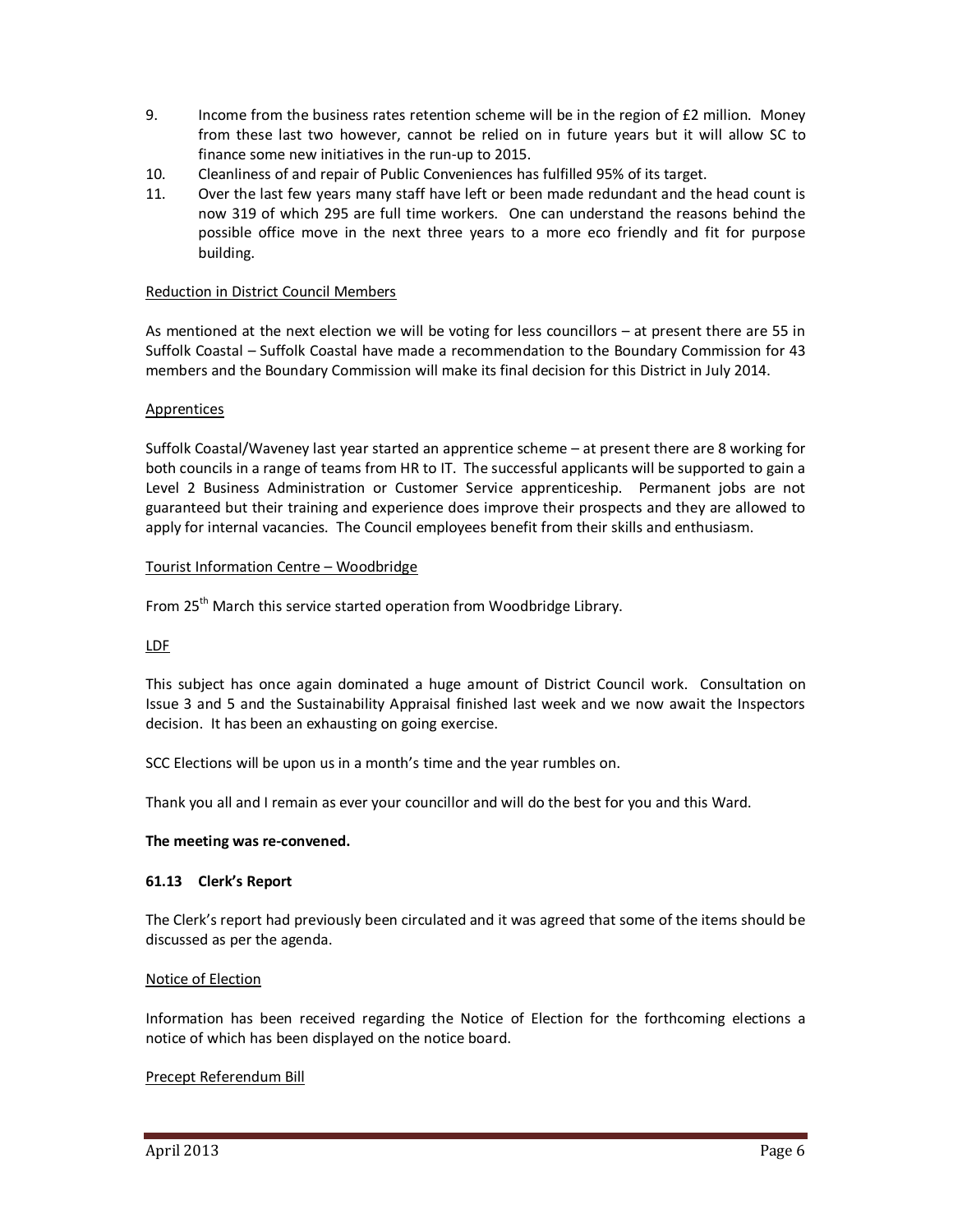Information regarding the precept referendum bill has been received from Suffolk Association of Local Councils as follows:

"Local councils will wish to be aware that a Bill was introduced on  $19<sup>th</sup>$  March 2013 (first reading) which aims to cap local council precepts by imposing referendums on a precept increase of 2% or more. As it was introduced during the build up to the budget announcements the day after, there is a danger that this Bill will have gone largely unnoticed. It is the Parish and Town Council Precepts (Referendums) Bill.

Government has introduced a series of challenges to the historic local freedom to precept according to local need namely:

- The introduction of a central Government annual decision on whether to impose costly and automatic precept referendums on communities.
- The introduction of a new council tax system which has reduced the tax base, creating a starting point for the calculation of council tax (and precept) whereby its cost is spread across fewer households.
- The introduction of a paternalistic discretionary grant, designed to compensate local councils for the new council tax system, which subjugates local councils to the will of the local billing authority which has freedom to withhold the grant or provide it with conditions.
- The anticipated absence of a compensatory grant in 2014-2015 which, among other things, will leave those councils that reduced their precept and topped up their income with a grant in 2013-14 more vulnerable to automatic precept referendums if they are imposed in 2014-15.
- The introduction of this latest bill by Conservative MPs which aims to prevent local councils from increasing their precepts by 2% or more. Given the size of most local council precepts this figure is clearly misguided.
- The imposition of these measures, which take control away from local people, has a cumulative effect which take control away from local people, has a cumulative effect which seriously undermines the ability of local councils to:
	- o Respond to the localism agenda.
	- o Help communities to become more self-reliant and resilient.
	- $\circ$  Deliver or support valued services which have been cut by principal local authorities.
	- o Identify and protect vulnerable groups.
	- o Grant fund community, voluntary and charitable organisations and
	- o Undertake meaningful engagement with the community.

The introduction of the Bill can be watched at:

http://www.parliamentlive.tv/main/player.aspx?meetingld=12780

The Bill is not yet available but will be available on the Parliament site closer to the date of the second reading."

Therese Coffey MP has replied to Suffolk Association of Local Councils as follows:

"Following our brief conversation last week, I thought I would write to give you my reasons for supporting the Ten Minute Rule Bill concerning requiring popular mandate for increases in precept beyond the limits prescribed for referendum for district and county councils. So you are aware, this Bill will not proceed further but is a nudge to DCLG to get on and resolve the outstanding matter.

I have previously contacted DCLG Ministers before on this matter.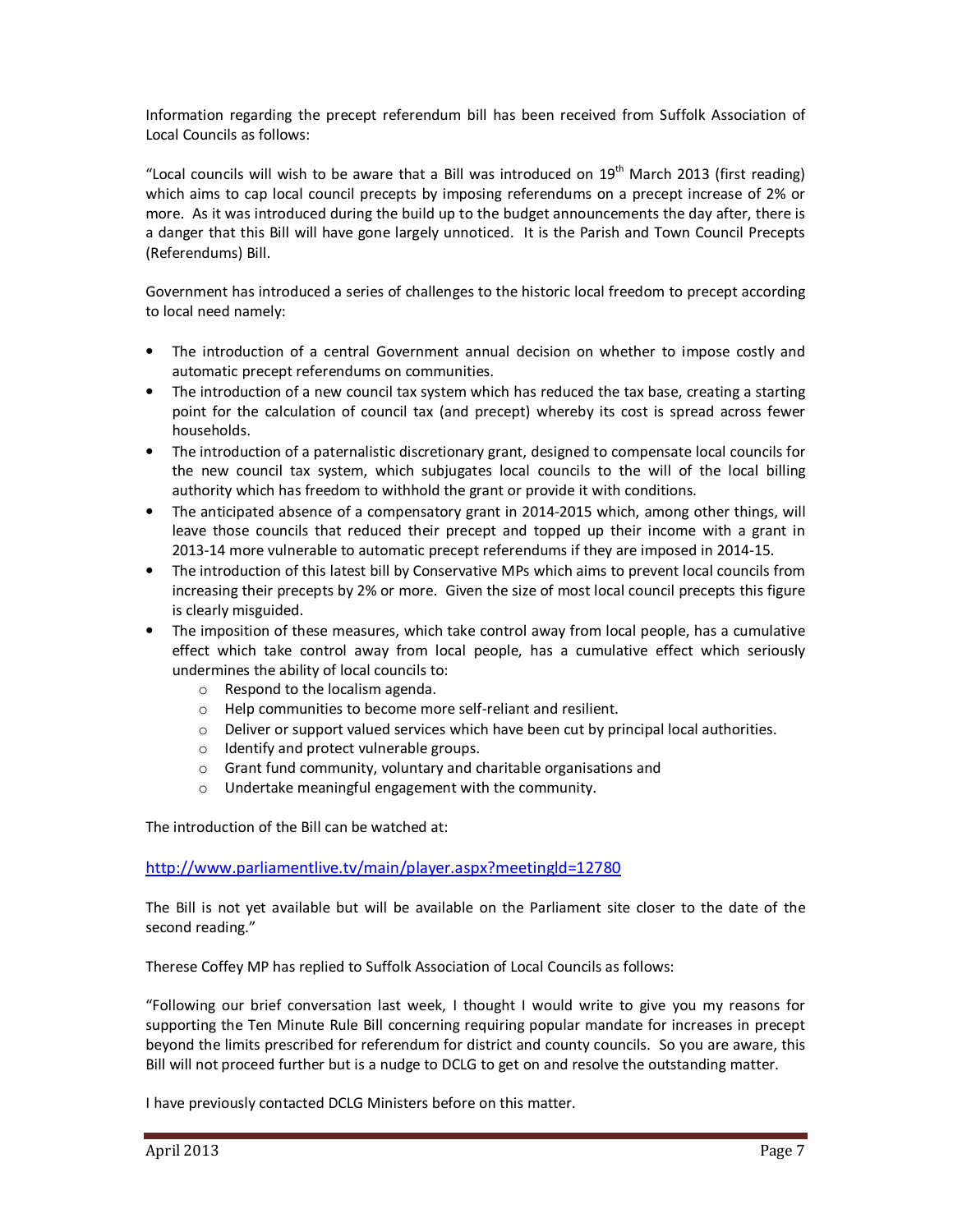My proposal is that increases above the % threshold and a de minimis amount should require endorsement at the Annual Meeting or at a Special General Meeting with a secret vote. This would reduce the cost of any ballot.

In recent years, council tax payers in Suffolk have had their council tax frozen for district and county council services. It is only through the Police (though not this year) and parish or town councils have increases been levied. Some councils have made substantial increases in their precept year on year. I think constituents deserve similar protection to such increases as they enjoy from other precepting authorities.

I recognise that the council tax base will be changing this year. I also commend Suffolk Coastal District Council for passing through the transition grant without conditions."

Cllr Lawrence requested that the Parish Council should register their disagreement to the Bill and that we hold the same views as Suffolk Association of Local Councils. He went on to say that the area is going through a period of considerable expansion and if the Bill goes through it will limit what we can do as a Parish Council. **Action: Clerk** 

### **62.13 Planning**

#### Applications Received

C13/0375 – Land at Oakhurst Bucklesham Road Foxhall – Erection of one two-storey dwelling – No objection.

#### **63.13 Jubilee Tree**

Cllr Smith reported that on receipt of the email from the Clerk he had submitted the Parish Council's requirements to Suffolk Coastal Services but had not received a reply. It was agreed that Cllr Smith would contact the suppliers and report back to the next meeting. **Action: Cllr Smith** 

### **64.13 Suffolk Coastal District Council Core Strategy Modifications**

The Clerk reported that no comments had been received from councillors to submit to Suffolk Coastal District Council.

#### **65.13 Grit Bin – Dogswood Close**

The Clerk reported that she had received a request from a member of the public to install a grit bin adjacent to the corner of Dogswood Close / Woodrush Road. Following discussion it was agreed that due to the current number of grit bins in Woodrush Road it was not appropriate to install another bin.

#### **66.13 To discuss letter from parishioner concerning various issues in Murrills Road**

The Clerk reported that an email had been received from a member of the public which had been circulated to all councillors and discussions took place as follows:

#### Vehicles Speeding in Murrills Road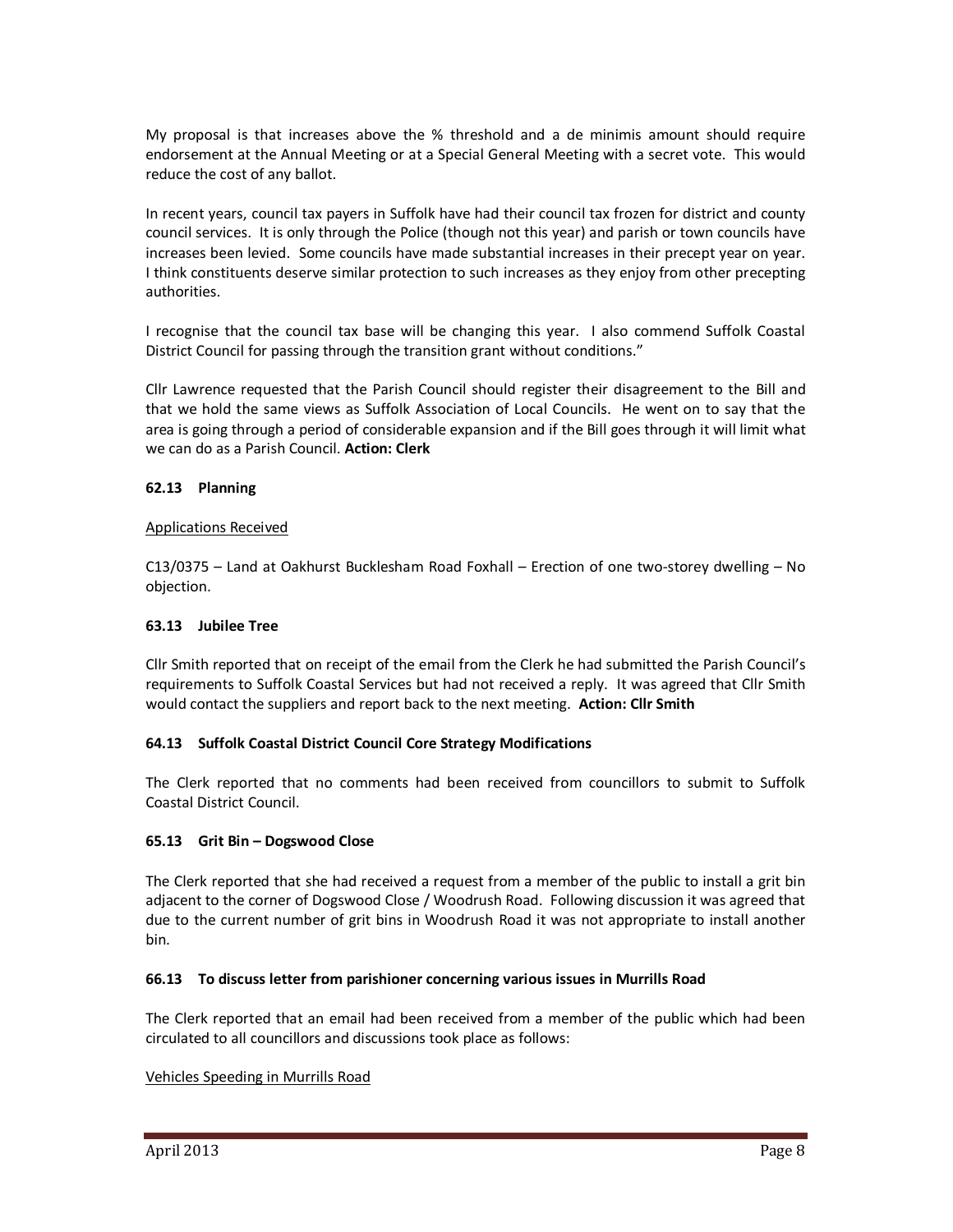The Parish Council agreed that this is a police matter and considered that the Parish Council's duty is to encourage the police to investigate and take action in co-operation with the Council. There appears to be a problem but the police are monitoring the situation. The police reported at the last meeting that they were going to repeat the checks at different locations and the Parish Council should ensure that they do this as a matter of urgency. It was agreed that the Council should request copies of the police proposals and continue to monitor the situation. **Action: Clerk** 

## Other Traffic Issues in Murrills Road

The Parish Council considered that the issue of the use of mobile telephones, dangerous three point turns and failure to stop at a pedestrian crossing were all police matters and that there is no evidence that they occur more in Murrills Road than any other similar location but that they would bring this matter to the attention of the police.

## Dog Bins

Cllr Watts reported that the green bin referred to in the email appears to be used. There is a street light close by which appears to be working. It is partly obscured by vegetation but is visible from at least 10 metres from the path leading from Murrills Road. It has the advantage of being located at the end of the path and at the crossroads between Whitethorn Road and Mill Road Drive thereby allowing dog walkers who choose to travel from Mill Road Drive to Whitethorn Road easy access. Following discussion the Parish Council agreed that they thought the bin was in the right place but should consider the possibility of siting an additional bin. It was agreed that the Clerk should put this item on the agenda for the next meeting. **Action: Clerk** 

It was agreed that the Clerk should reply to the email outlining the comments made by the Parish Council. **Action: Clerk** 

## **67.13 John Banks Honda – Light Pollution**

The Clerk reported that as a result of the letter she had sent to Environmental Health Suffolk Coastal District Council with a copy to Naomi Goold Planning Officer Suffolk Coastal District Council she had been contacted by Naomi Goold who had visited the Honda/Suzuki site and spoken to Alan Harris the Sales Manager for the Suzuki building. He provided her with some further background. Naomi says that Mr Harris seems willing to try and resolve the situation. He is going to look into whether the lights are on a timer and what area the lighting illuminates. Naomi has suggested having a meeting with Alan Harris to try to resolve this matter. Daniel Kinsman Environmental Health Officer has stated that to take action he needs a letter of complaint from the resident.

Cllr Day stated that he had spoken to the resident concerned who will be writing formally to Environmental Health requesting that they take action. **Action: Clerk / Cllr Day** 

## **68.13 Parking Problems – Purdis Farm**

Cllr Briggs was not present at the meeting to report on this item therefore it was agreed to defer this item until the next meeting. **Action: Clerk** 

## **69.13 Parish Plan**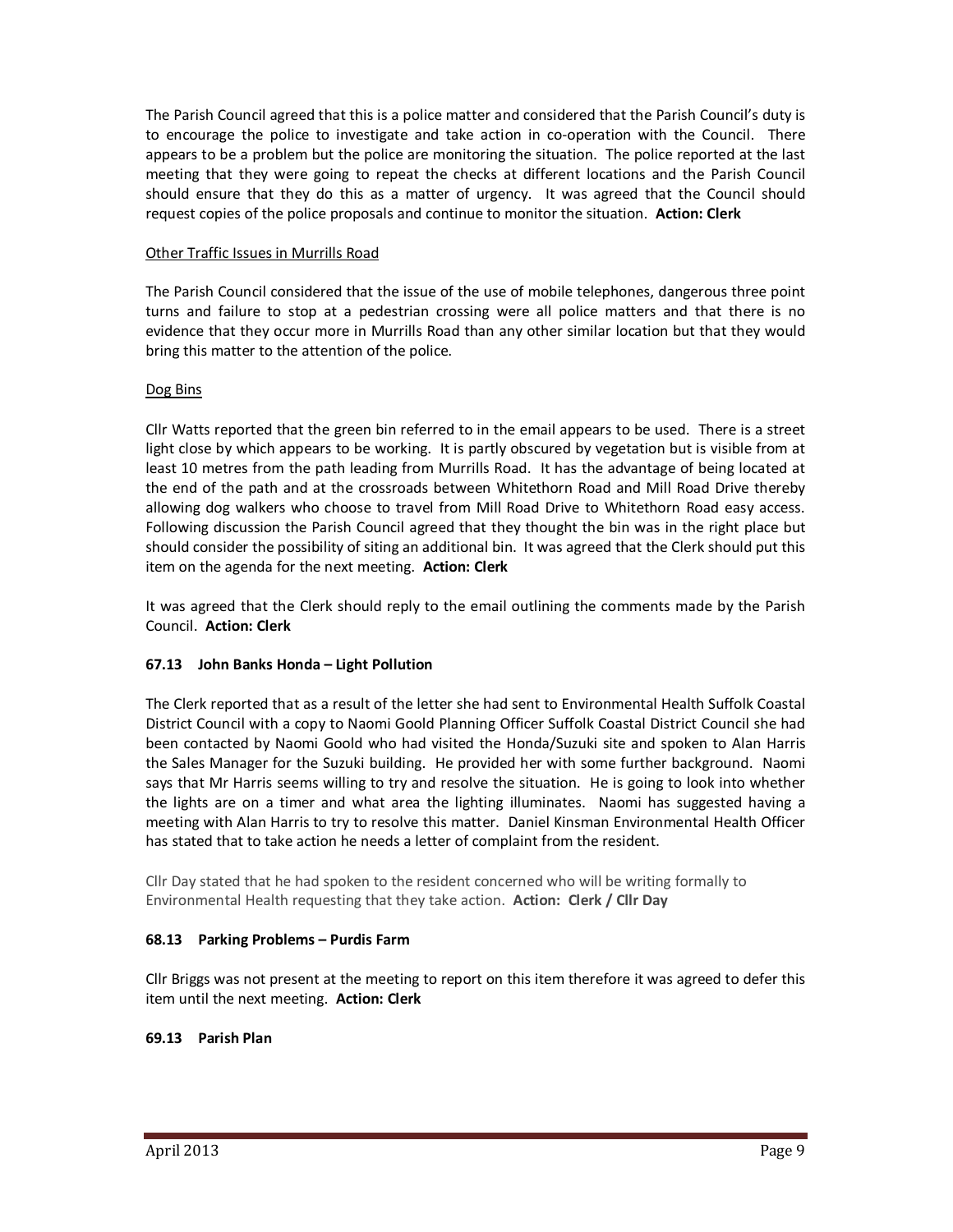Cllr Day reported that a meeting had been held on Friday,  $5<sup>th</sup>$  April to discuss the Parish Plan and it had been agreed that the action points should now be typed. He reported that the Parish Plan is making good progress. Cllr Day confirmed that the 'free text' had been added to the document.

## **70.13 Annual Parish Council Meeting / Annual Parish Meeting 2013**

It was agreed that the Parish Meetings should commence at 7.00 pm and the Annual Parish Council Meeting at 7.30 pm. The Clerk reported that she had asked Christine Bond Trinity Park whether they would be in a position to speak at the Annual Parish Meeting regarding the development however Christine had replied that it was not anticipated that they could talk to the Parish Council until the end of the year.

# **71.13 Future Plans for Parish**

It was agreed to defer this item until the next meeting. **Action: Clerk** 

### **72.13 Finance**

Income None

Expenditure Clerk's Salary & Expenses March 2013 £240.02 HMRC – Jan-March 2013 **E154.48** SALC – Subscription  $648.00$ 

Cllr Warham proposed, seconded Cllr Wells that the above expenditure is approved – agreed. **Action: Clerk** 

## **73.13 Correspondence**

- a. A1156 Parking Restriction Order. The Clerk reported that a letter had been received from Jane Stevenson Senior Legal Officer Suffolk County Council stating that the order will come into effect on the  $15<sup>th</sup>$  April 2013 and that a period of 6 weeks is given for representations to be made as to the validity of the Order. It was agreed that Cllr Day should contact Jane Stevenson regarding the apparent delay for the Order to be implemented. **Action: Cllr Day**
- b. The Clerk reported that Suffolk Acre will be holding a Networking lunch in Woodbridge on the  $17<sup>th</sup>$  May 2013 to provide information to voluntary and community organisations.

## **74.13 Meetings attended by councillors/clerk**

None

**75.13 Members questions to the Chairman**

None

## **76.13 Date of next meeting**

The next meeting will be held at 7.30 pm on Wednesday,  $8<sup>th</sup>$  May 2013 at Trinity Park